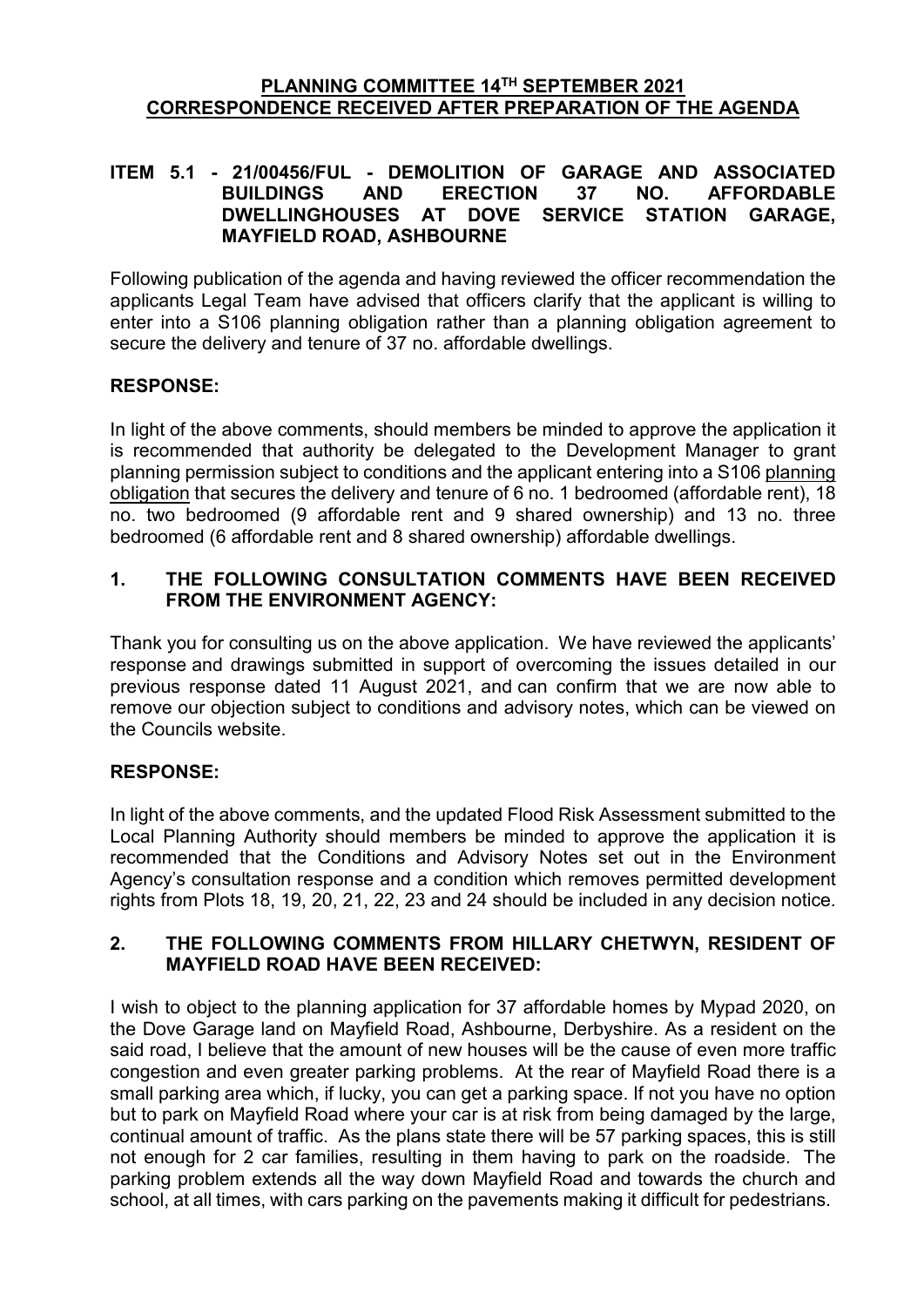As well as the obvious parking issues there is also the situation with catering for more pupils, with QEGS at full capacity now. The other issue is the flood plain with the site backing onto Henmore Brook. Ashbourne Town Council have apposed the plan saying `it underestimates the off-street parking. I think the planning committee should really consider how the building of so many houses is going to impact on not only the residents of Mayfield Road, but also the general flow of the traffic if more cars are trying to park on the roadside.

## **RESPONSE:**

Officers advise that the comments be noted and considered.

# **3. THE FOLLOWING COMMENTS FROM SHARON SMYTHE, RESIDENT OF MAYFIELD ROAD HAVE BEEN RECEIVED:**

Dears sirs, I write to object to the building of these homes. The basis of my objections are as follows: The site is on a flood plain, Insufficient parking has been allowed on the site, given the number of homes, The housing would increase the traffic on an already busy road, The extra traffic poses a risk to the school, The housing would impact on the existing residents, noise and extra traffic, The local school on Mayfield Road has no spaces for more pupils and no space to expand further, The secondary school in the town is full and The loss of a local amenity would be detrimental to the town as a whole.

## **RESPONSE:**

Officers advise that the comments be noted and considered.

## **4. THE FOLLOWING COMMENTS FROM SHARON SMYTHE, RESIDENT OF MAYFIELD ROAD HAVE BEEN RECEIVED:**

I am unable to make representation at the Planning Committee meeting to debate the planning issues. I am happy for my comments to be shared by my neighbour and spokesperson who will be attending. I had written to oppose the boundary wall query on the original plans but I am happy to support the revised plans with the boundary wall moving further back as shown on the plans on the Council's website.

### **RESPONSE:**

Officers advise that the comments be noted and considered.

## **ITEM 5.9 - CREATION OF VEHICULAR ACCESS AND PARKING AREA WITH TURNTABLE**

An additional response has been received from the Local Highway Authority, which can be summarised as follows:

I do not consider that the amended plan has overcome the previous objections. The access remains at an acute angle with substandard visibility and relies on the use of a turntable for manoeuvring.

Can the access only being entered and exited in an uphill direction be enforced? And the use of a turntable in terms of future maintenance?